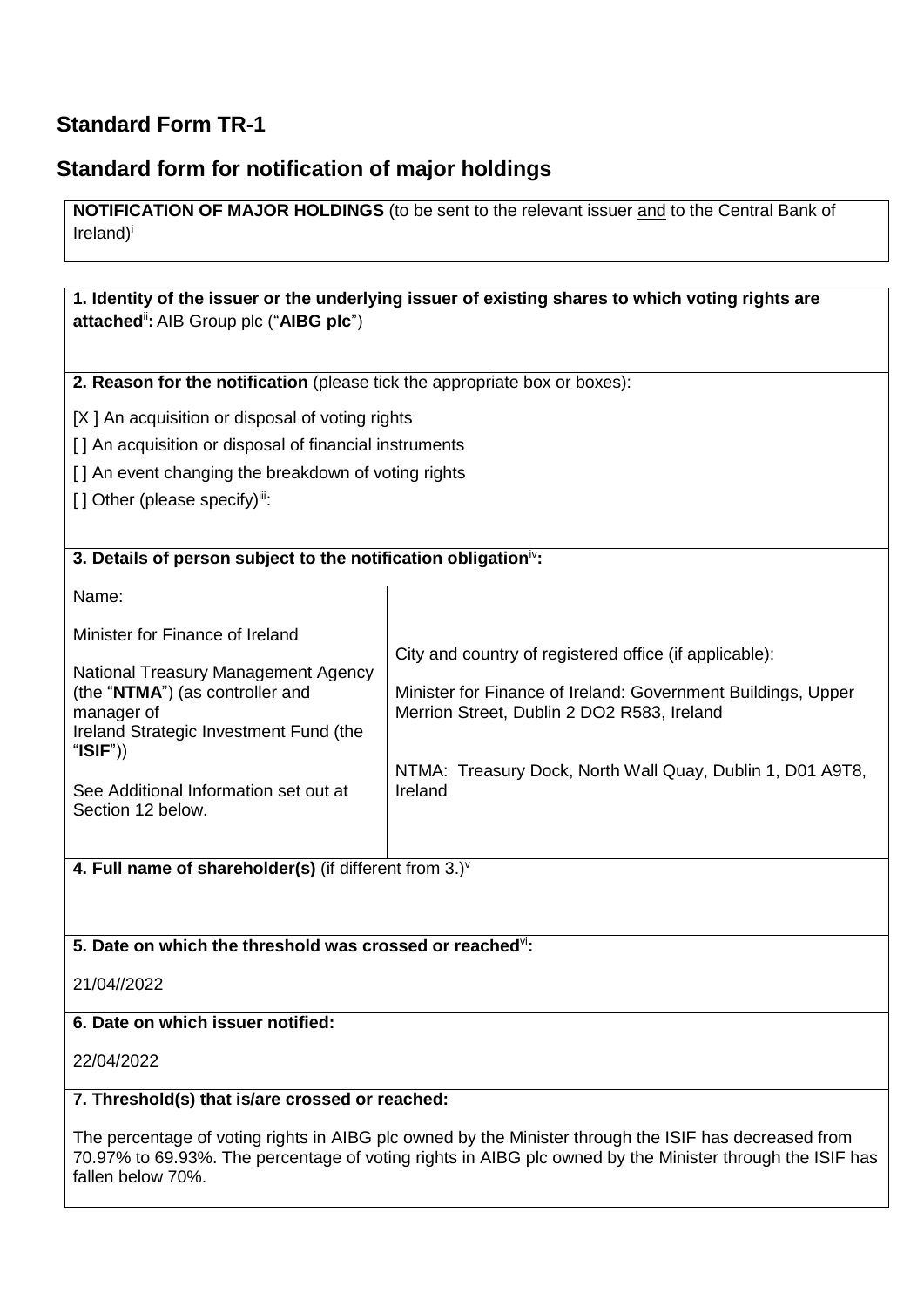# **8. Total positions of person(s) subject to the notification obligation:**

|                                                                                    | % of voting rights<br>attached to shares<br>(total of 9.A) | % of voting rights<br>through financial<br>instruments<br>(total of $9.B.1 + 9.B.2$ ) | Total of both in %<br>$(9.A + 9.B)$ | Total number of<br>voting rights of<br><i>issuervii</i> |
|------------------------------------------------------------------------------------|------------------------------------------------------------|---------------------------------------------------------------------------------------|-------------------------------------|---------------------------------------------------------|
| Resulting situation<br>on the date on which<br>threshold was<br>crossed or reached | 69.93%                                                     | N/A                                                                                   | 69.93%                              | 2,714,381,237                                           |
| Position of previous<br>notification (if<br>applicable)                            | 70.97%                                                     | N/A                                                                                   | 70.97%                              |                                                         |

| 9. Notified details of the resulting situation on the date on which the threshold was crossed or<br>reached <sup>viii</sup> : |                           |                 |                    |                 |  |
|-------------------------------------------------------------------------------------------------------------------------------|---------------------------|-----------------|--------------------|-----------------|--|
| A: Voting rights attached to shares                                                                                           |                           |                 |                    |                 |  |
| Class/type of<br><b>shares</b><br>ISIN code (if<br>possible)                                                                  | Number of voting rightsix |                 | % of voting rights |                 |  |
|                                                                                                                               | <b>Direct</b>             | <b>Indirect</b> | <b>Direct</b>      | <b>Indirect</b> |  |
| Ordinary shares<br>of €0.625<br>(ISIN)<br>IE00BF0L3536)                                                                       | <b>NIL</b>                | 1,898,263,371   | <b>NIL</b>         | 69.93%          |  |
|                                                                                                                               |                           |                 |                    |                 |  |
|                                                                                                                               |                           |                 |                    |                 |  |
| <b>SUBTOTAL A</b>                                                                                                             | 1,898,263,371             |                 | 69.93%             |                 |  |

| B 1: Financial Instruments according to Regulation 17(1)(a) of the Regulations |                               |                                         |                                                                                                           |                    |
|--------------------------------------------------------------------------------|-------------------------------|-----------------------------------------|-----------------------------------------------------------------------------------------------------------|--------------------|
| <b>Type of financial</b><br>instrument                                         | <b>Expiration</b><br>$date^x$ | Exercise/<br><b>Conversion Periodxi</b> | <b>Number of voting</b><br>rights that may be<br>acquired if the<br>instrument is<br>exercised/converted. | % of voting rights |
| N/A                                                                            | N/A                           | N/A                                     | N/A                                                                                                       | N/A                |
|                                                                                |                               |                                         |                                                                                                           |                    |
|                                                                                |                               |                                         |                                                                                                           |                    |
|                                                                                |                               | <b>SUBTOTAL B.1</b>                     | N/A                                                                                                       | N/A                |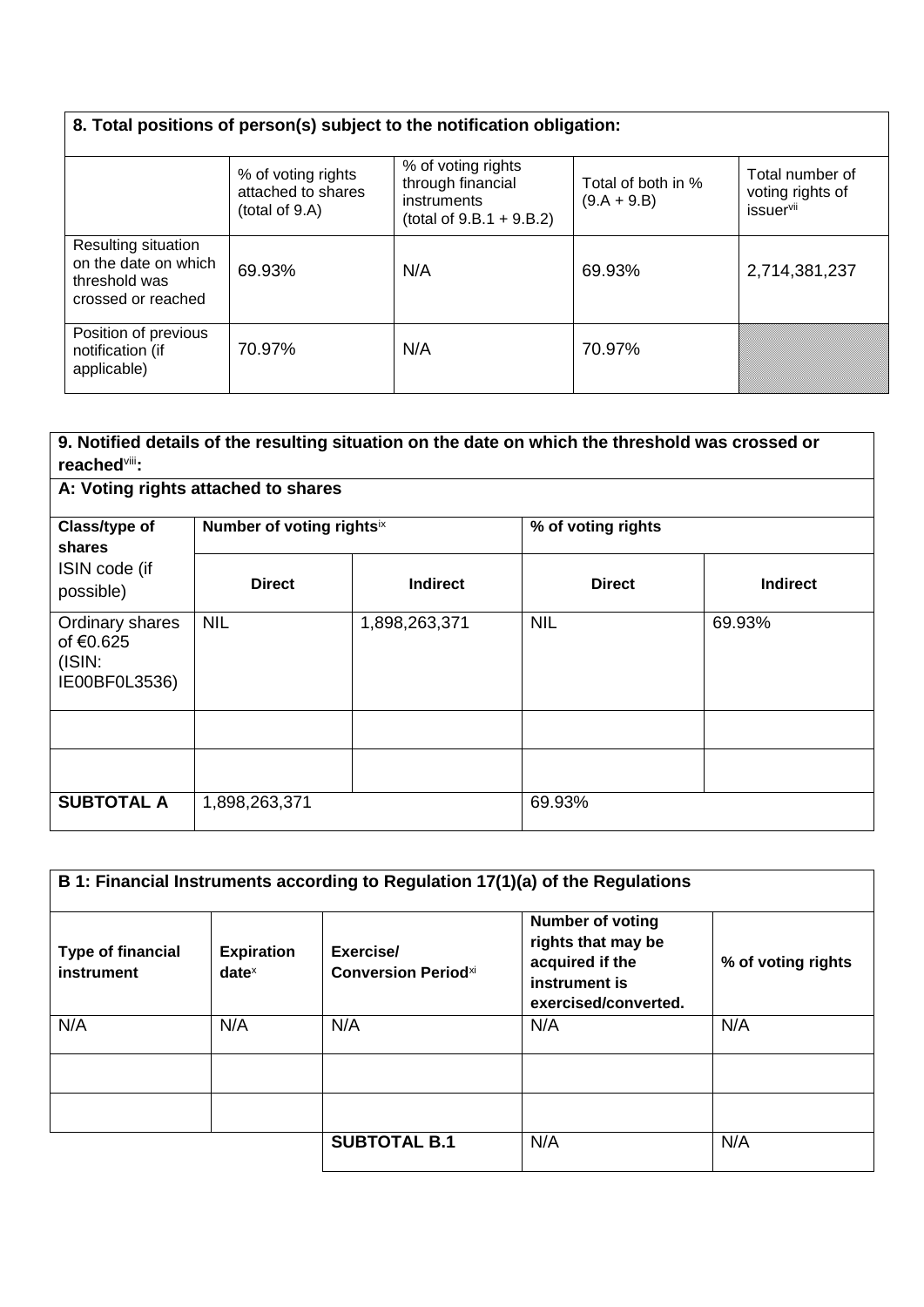### **B 2: Financial Instruments with similar economic effect according to Regulation 17(1)(b) of the Regulations**

| <b>Type of financial</b><br>instrument | <b>Expiration</b><br>$date^x$ | Exercise/<br><b>Conversion</b><br>Period xi | <b>Physical or</b><br>cash<br>settlement <sup>xii</sup> | Number of<br>voting rights | % of voting rights |
|----------------------------------------|-------------------------------|---------------------------------------------|---------------------------------------------------------|----------------------------|--------------------|
| N/A                                    | N/A                           | N/A                                         | N/A                                                     | N/A                        | N/A                |
|                                        |                               |                                             | <b>SUBTOTAL</b><br>B.2                                  | N/A                        | N/A                |

**10. Information in relation to the person subject to the notification obligation** (please tick the applicable box)**:**

**[ ] Person subject to the notification obligation is not controlled by any natural person or legal entity and does not control any other undertaking(s) holding directly or indirectly an interest in the**  (underlying) issuer.xiii

**[X] Full chain of controlled undertakings through which the voting rights and/or the financial instruments are effectively held starting with the ultimate controlling natural person or legal entity**xiv**:**

| Name $x_V$                                | % of voting rights if it<br>equals or is higher than<br>the notifiable threshold                               | % of voting rights<br>through financial<br>instruments if it equals<br>or is higher than the<br>notifiable threshold | Total of both if it equals<br>or is higher than the<br>notifiable threshold |
|-------------------------------------------|----------------------------------------------------------------------------------------------------------------|----------------------------------------------------------------------------------------------------------------------|-----------------------------------------------------------------------------|
| NTMA as controller and<br>manager of ISIF | 69.93%                                                                                                         | <b>NIL</b>                                                                                                           | 69.93%                                                                      |
|                                           | the section of diversity in contractive and the section in defined in the Maticast Tuesday Mensengeral America |                                                                                                                      |                                                                             |

In so far as directed investments (as such term is defined in the National Treasury Management Agency (Amendment) Act 2014) are concerned, the NTMA is a "controlled undertaking" of the Minister for Finance for the purposes of the Transparency (Directive 2004/109/EC) Regulations 2007 as amended.

**11. In case of proxy voting: [***name of the proxy holder***] will cease to hold [% and** *number***] voting rights as of [***date***]**